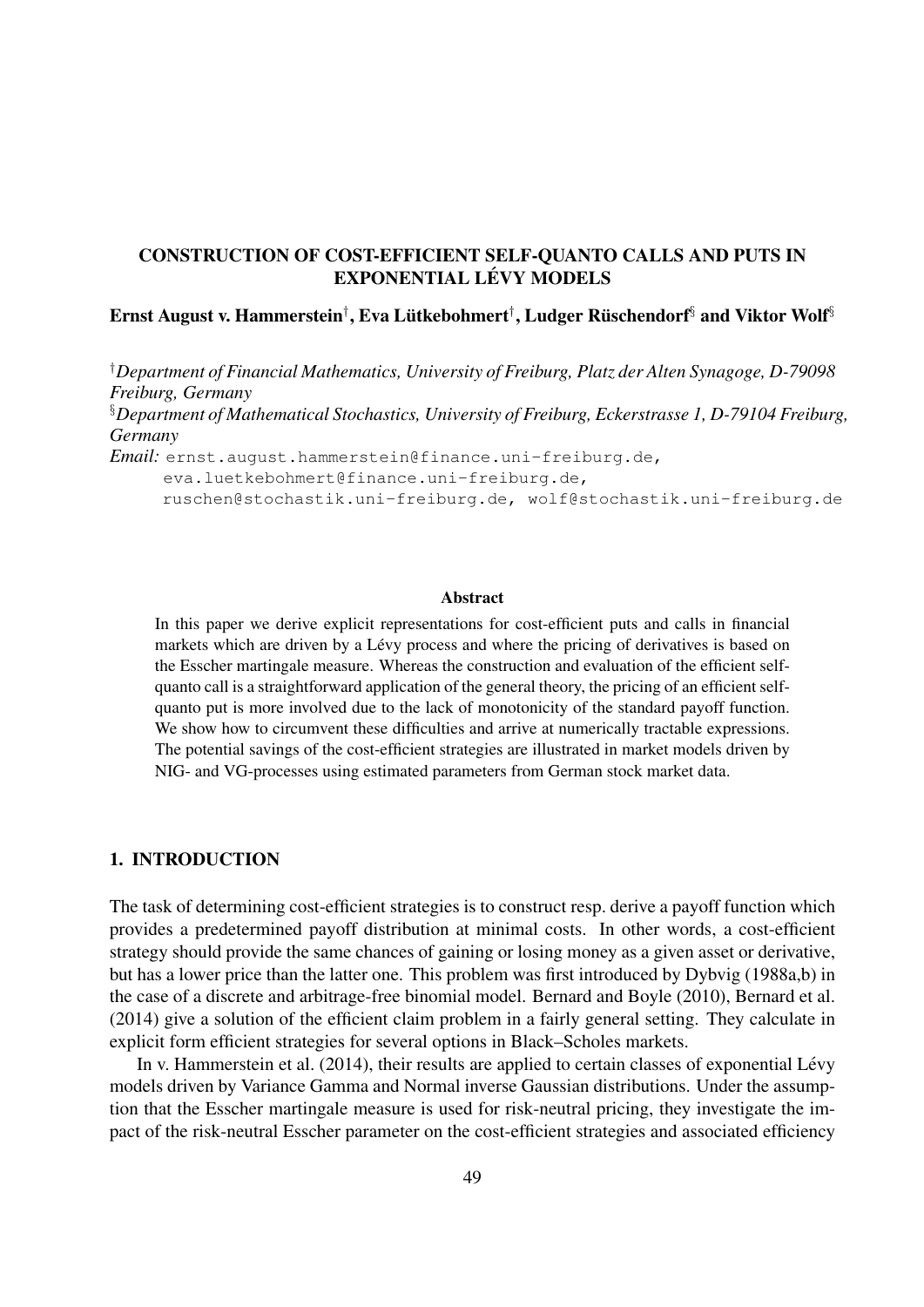losses and derive concrete formulas for a variety of efficient options such as puts, calls, forwards, and spreads. Moreover, they consider the problem of hedging and provide explicit formulas for the deltas of cost-efficient calls and puts. Built on these results, we show in this paper how to obtain and price cost-efficient versions of self-quanto calls and puts and illustrate the theoretical results with a practical example using German stock market data.

The paper is structured as follows: Section 2 summarizes some basic definitions and results on cost-efficient payoffs in Lévy models. The self-quanto call and its efficient counterpart are discussed in Section 3, and formulas for the efficient self-quanto put are derived in Section 4. Explicit results based on real data from the German stock market are presented in Section 5, and Section 6 concludes.

### 2. GENERAL SETUP, BASIC NOTATION AND RESULTS

We assume to be given a filtered probability space  $(\Omega, \mathcal{F}, (\mathcal{F}_t)_{t \in [0,T]}, P)$  satisfying the usual conditions with finite trading horizon [0, T],  $T \in \mathbb{R}_+$ , on which the risky asset price process  $(S_t)_{0 \le t \le T}$ is defined and adapted to the filtration. Further, we suppose that there exists a constant risk-free interest rate r and a risk-neutral measure Q with  $\frac{dQ}{dP}\big|_{\mathcal{F}_t} = Z_t$ . A European style option with terminal payoff  $X_T = h(S_T)$  for some payoff function h then has the initial price (or cost)

$$
c(X_T) = e^{-rT} E[Z_T X_T]
$$

where we denote here and in the following with  $E[\cdot] = E_P[\cdot]$  the expectation w.r.t. P.

## Definition 2.1 (Cost-efficient and most-expensive strategies)

*a)* A strategy (or payoff)  $\underline{X}_T \sim G$  is called cost-efficient *w.r.t.* the payoff-distribution G if any *other strategy*  $X_T$  *that generates the same payoff-distribution*  $G$  *costs at least as much, i.e.* 

$$
c(\underline{X}_T) = e^{-rT} E[Z_T \underline{X}_T] = \min_{\{X_T \sim G\}} e^{-rT} E[Z_T X_T].
$$
 (1)

*b)* A strategy (or payoff)  $\overline{X}_T \sim G$  is called most-expensive w.r.t. the payoff-distribution G if any other strategy  $X_T$  that generates the same payoff-distribution  $G$  costs at most as much:

$$
c(\overline{X}_T) = e^{-rT} E[Z_T \overline{X}_T] = \max_{\{X_T \sim G\}} e^{-rT} E[Z_T X_T].
$$
\n(2)

*c)* The efficiency loss *of a strategy with payoff*  $X_T \sim G$  *at maturity* T *is defined as* 

$$
c(X_T) - c(\underline{X}_T).
$$

Since the distribution  $F_{Z_T}$  of  $Z_T$  and the payoff distribution G have to be kept fixed, it can easily be seen that the problem of minimizing the cost is equivalent to finding a strategy  $X_T \sim G$  such that the covariance  $\text{Cov}(\underline{X}_T, Z_T)$  is minimized which can be achieved by constructing  $\underline{X}_T$  in such a way that it is countermonotonic to  $Z_T$ . Analogously, the most-expensive payoff  $X_T$  has to be chosen comonotonic to  $Z_T$ . This general result was first obtained in Bernard and Boyle (2010).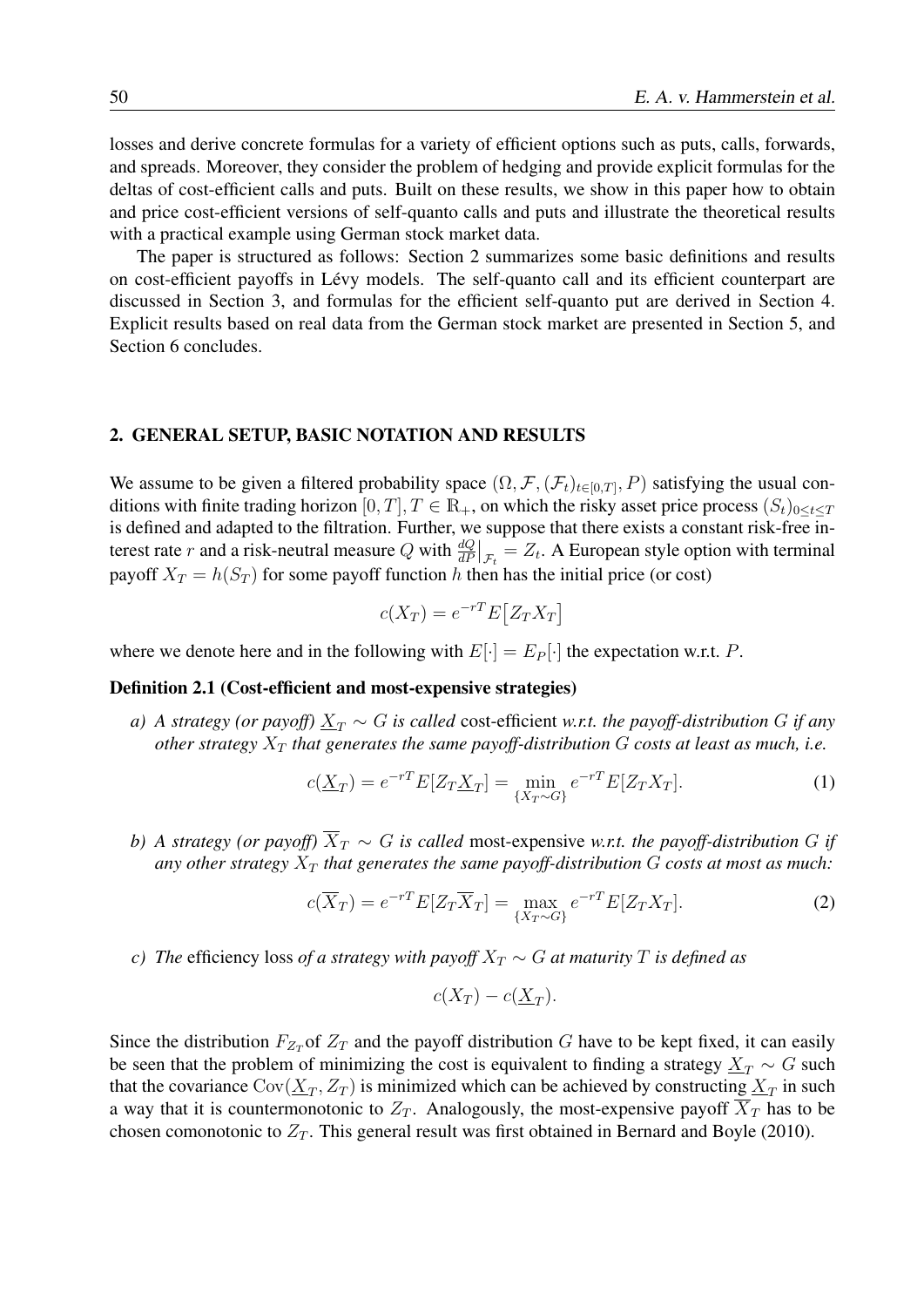To obtain a more explicit representation of cost-efficient resp. most-expensive payoffs, we further suppose that the asset price process  $(S_t)_{0 \le t \le T} = (S_0 e^{L_t})_{0 \le t \le T}$  is of exponential Lévy type and that the risk-neutral measure  $Q$  is the Esscher martingale measure. This approach is widespread and has been well established since the last two decades. Further information on the use of exponential Levy processes in financial modeling can be found in the books of Schoutens (2003), Cont ´ and Tankov (2004), and Rachev et al. (2011). For a more detailed description of Lévy processes themselves, we refer the reader to the book of Barndorff-Nielsen et al. (2001) and the monographs of Sato (1999), and Applebaum (2009). The Esscher transform of a probability measure has originally been introduced in actuarial sciences by Esscher (1932) and was first suggested as a useful tool for option pricing in the seminal paper of Gerber and Shiu (1994). A more precise analysis of the Esscher transform for exponential Lévy models is given in (Raible 2000, Chapter 1) and Hubalek and Sgarra (2006). For the Esscher martingale measure to be well-defined in our setting, the Lévy process  $(L_t)_{t\geq0}$  has to fulfill the

Assumption 2.1 *The random variable*  $L_1$  *is nondegenerate and possesses a moment generating function (mgf)*  $M_{L_1}(u) = E[e^{uL_1}]$  *on some open interval*  $(a, b)$  *with*  $a < 0 < b$  *and*  $b - a > 1$ *.* 

This condition is necessary (but not always sufficient) for the existence of the risk-neutral Esscher measure. Sufficient conditions were first given in (Raible 2000, Proposition 2.8).

Definition 2.2 *We call an Esscher transform any change of* P *to a locally equivalent measure* Q<sup>θ</sup> with a density process  $Z^\theta_t = \frac{dQ^\theta}{dP}|_{\mathcal{F}_t}$  of the form

$$
Z_t^{\theta} = \frac{e^{\theta L_t}}{M_{L_t}(\theta)},
$$
\n(3)

*where*  $M_{L_t}$  *is the mgf of*  $L_t$  *as before, and*  $\theta \in (a, b)$ *.* 

It can easily be shown that  $(Z_t^{\theta})_{t\geq0}$  indeed is a density process for all  $\theta\in(a,b)$ , and  $(L_t)_{t\geq0}$  also is a Lévy process under  $Q^{\theta}$  for all these  $\theta$  (see, for example, (Raible 2000, Proposition 1.8)). However, there will be at most one parameter  $\bar{\theta}$  for which the discounted asset price process  $(e^{-rt}S_t)_{t\geq 0}$  is a martingale under the so-called *risk-neutral Esscher measure* or *Esscher martingale measure*  $Q^{\bar{\theta}}$ . This  $\theta$  has to solve the equation

$$
e^{r} = \frac{M_{L_1}(\bar{\theta} + 1)}{M_{L_1}(\bar{\theta})}.
$$
\n(4)

With these preliminaries, the general results of (Bernard et al. 2014, Proposition 3) can be reformulated in the present framework as follows (see (v. Hammerstein et al. 2014, Proposition 2.1)):

**Proposition 2.1** Let  $(L_t)_{t\geq 0}$  be a Lévy process with continuous distribution function  $F_{L_T}$  at matu*rity*  $T > 0$ *, and assume that a solution*  $\theta$  *of* (4) *exists.* 

*a)* If  $\bar{\theta}$  < 0, then the cost-efficient payoff  $X_T$  and the most-expensive payoff  $\overline{X}_T$  with distribu*tion function* G *are a.s. unique and are given by*

$$
\underline{X}_T = G^{-1}(F_{L_T}(L_T)) \quad \text{and} \quad \overline{X}_T = G^{-1}(1 - F_{L_T}(L_T)). \tag{5}
$$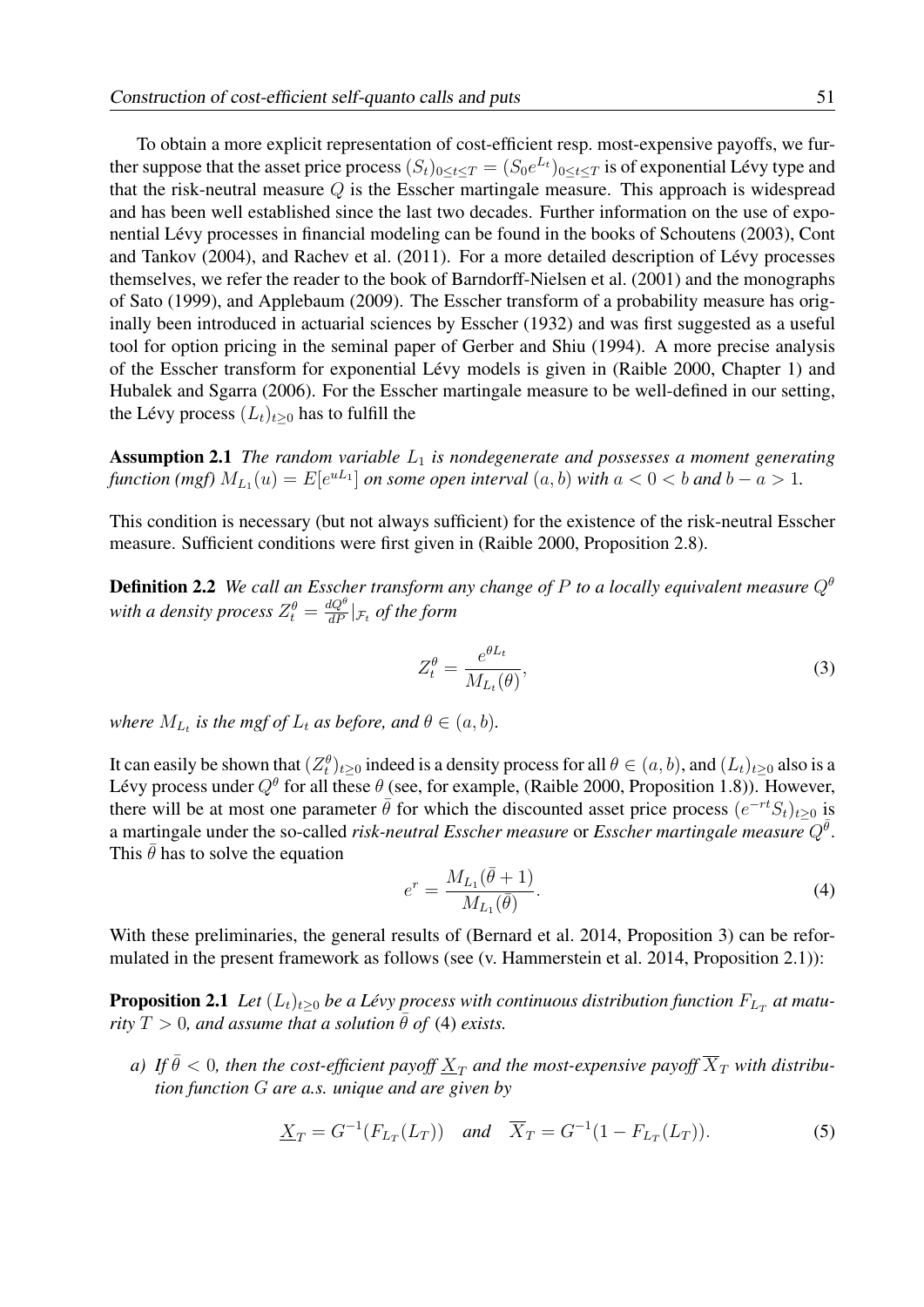*Further, the following bounds for the cost of any strategy with terminal payoff*  $X_T \sim G$  *hold:* 

$$
c(X_T) \geq E\left[e^{-rT}Z_T^{\bar{\theta}}\underline{X}_T\right] = \frac{1}{M_{L_T}(\bar{\theta})} \int_0^1 e^{\bar{\theta}F_{L_T}^{-1}(1-y)-rT} G^{-1}(1-y) dy,
$$
  

$$
c(X_T) \leq E\left[e^{-rT}Z_T^{\bar{\theta}}\overline{X}_T\right] = \frac{1}{M_{L_T}(\bar{\theta})} \int_0^1 e^{\bar{\theta}F_{L_T}^{-1}(1-y)-rT} G^{-1}(y) dy.
$$

*b)* If  $\bar{\theta} > 0$ , then the cost-efficient and the most-expensive payoffs are a.s. unique and given by

$$
\underline{X}_T = G^{-1}(1 - F_{L_T}(L_T)) \quad \text{and} \quad \overline{X}_T = G^{-1}(F_{L_T}(L_T)). \tag{6}
$$

*The bounds in a) hold true with*  $F^{-1}_{LT}$  $L_T^{-1}(1-y)$  replaced by  $F_{L_T}^{-1}$  $L_T^{-1}(y)$ .

From the previous proposition one can easily deduce the following characterization of cost-efficiency in exponential Lévy models where the notions increasing and decreasing have to be understood in the weak sense.

**Corollary 2.2** Let  $(L_t)_{t\geq0}$  be a Lévy process with continuous distribution  $F_{L_T}$  at maturity  $T > 0$ , *and assume that a solution*  $\bar{\theta}$  *of* (4) *exists.* 

- *a)* If  $\bar{\theta}$  < 0, a payoff  $X_T \sim G$  is cost-efficient if and only if it is increasing in  $L_T$ .
- *b)* If  $\bar{\theta} > 0$ , a payoff  $X_T \sim G$  is cost-efficient if and only if it is decreasing in  $L_T$ .

*For the most-expensive strategy, the reverse holds true.*

Let us remark that the sign of the risk-neutral Esscher parameter  $\bar{\theta}$  not only plays an essential role for the construction of cost-efficient strategies, but also characterizes the current market scenario. More specifically, a negative  $\bar{\theta} < 0$  corresponds to a bullish market, and in case of  $\bar{\theta} > 0$  we have a bearish market behaviour. A more detailed formulation and proof of this fact can be found in (v. Hammerstein et al. 2014, Proposition 2.2).

For the practical applications in Section 5 we shall consider two specific exponential Lévy models which we shortly describe in the following. Both are based on special sub- resp. limiting classes of the more general family of generalized hyperbolic (GH) distributions which was introduced in Barndorff-Nielsen (1977). A detailed description of uni- and multivariate GH distributions as well as their weak limits is provided in (v. Hammerstein 2011, Chapters 1 and 2).

Normal inverse Gaussian model. The Normal inverse Gaussian distribution (NIG) has been introduced to finance in Barndorff-Nielsen (1998). It can be obtained as a normal mean-variance mixture with an inverse Gaussian mixing distribution. This in particular entails that the infinite divisibility of the mixing inverse Gaussian distribution transfers to the NIG mixture distribution, thus there exists a Lévy process  $(L_t)_{t\geq0}$  with  $\mathcal{L}(L_1) = NIG(\alpha, \beta, \delta, \mu)$ . The density and mgf of an NIG distribution are given by

$$
d_{NIG}(x) = \frac{\alpha \delta e^{\delta \sqrt{\alpha^2 - \beta^2}}}{\pi} \frac{K_1(\alpha \sqrt{\delta^2 + (x - \mu)^2})}{\sqrt{\delta^2 + (x - \mu)^2}} e^{\beta(x - \mu)}, \qquad M_{NIG}(u) = \frac{e^{u\mu + \delta \sqrt{\alpha^2 - \beta^2}}}{e^{\delta \sqrt{\alpha^2 - (\beta + u)^2}}}.
$$
 (7)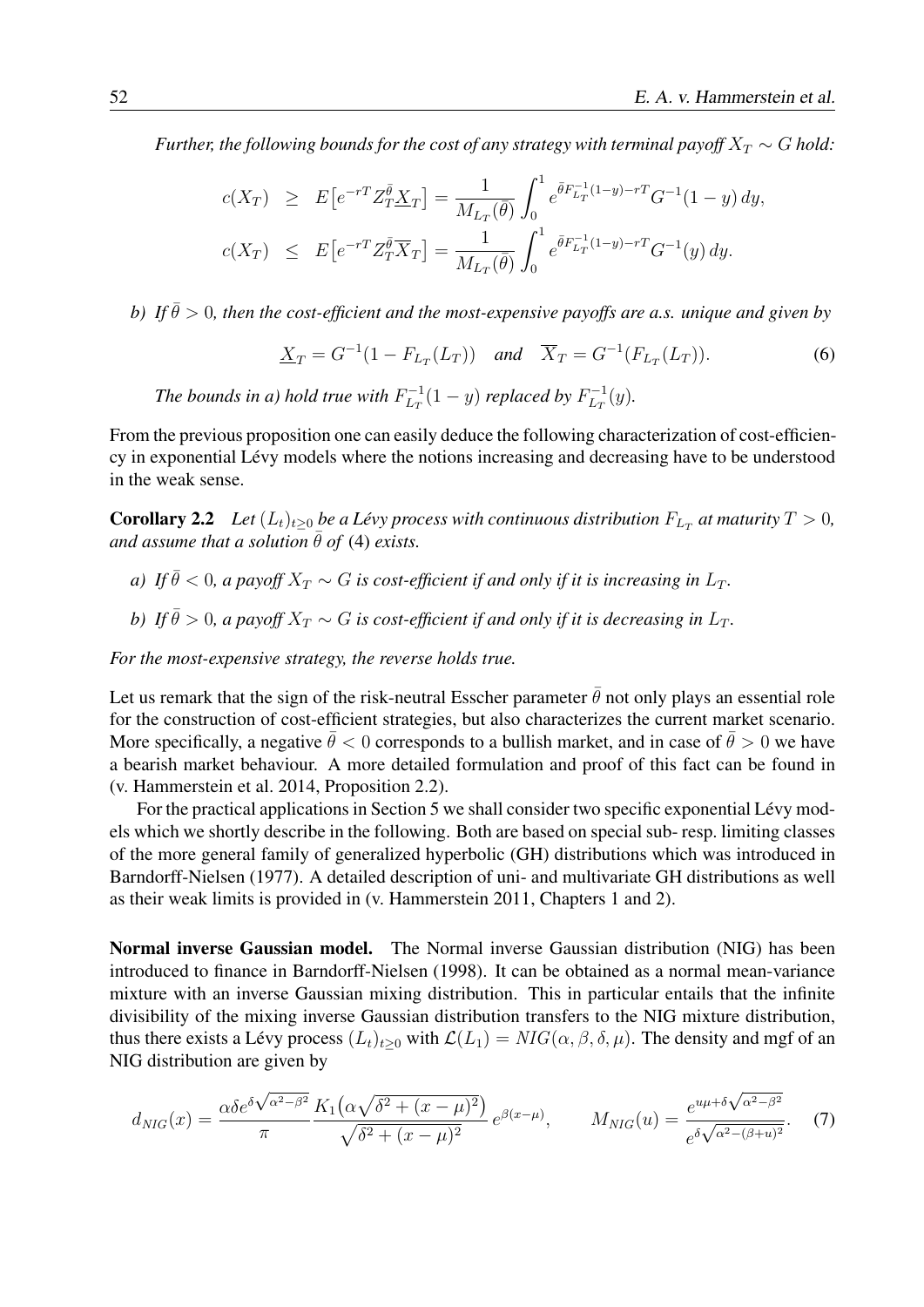The parameter  $\bar{\theta}$  of the risk-neutral Esscher martingale measure  $Q^{\theta}$ , i.e., the solution of (4) (if it exists) is given by

$$
\bar{\theta}_{NIG} = -\frac{1}{2} - \beta + \frac{r - \mu}{\delta} \sqrt{\frac{\alpha^2}{1 + (\frac{r - \mu}{\delta})^2} - \frac{1}{4}}.
$$
\n(8)

We have

$$
d_{L_t}^{\bar{\theta}}(x) = \frac{e^{\bar{\theta}x}}{M_{NIG(\alpha,\beta,\delta t,\mu t)}(\bar{\theta})} d_{NIG(\alpha,\beta,\delta t,\mu t)}(x) = d_{NIG(\alpha,\beta+\bar{\theta},\delta t,\mu t)}(x)
$$
(9)

which implies that  $(L_t)_{t\geq0}$  remains a NIG Lévy process under the risk-neutral Esscher measure  $Q^{\bar{\theta}}$ , but with skewness parameter  $\beta$  replaced by  $\beta + \bar{\theta}$ .

Variance Gamma model. Similar to the NIG distributions, a Variance Gamma distribution (VG) can be represented as a normal mean-variance mixture with a mixing Gamma distribution. Symmetric VG distributions were first defined (with a different parametrization) in Madan and Seneta (1990), the general case with skewness was considered in Madan et al. (1998). Again, the infinite divisibility of the Gamma distribution transfers to the Variance Gamma distribution  $VG(\lambda, \alpha, \beta, \mu)$ whose density and mgf are given by

$$
d_{VG}(x) = \frac{(\alpha^2 - \beta^2)^{\lambda} |x - \mu|^{\lambda - \frac{1}{2}}}{\sqrt{\pi} (2\alpha)^{\lambda - \frac{1}{2}} \Gamma(\lambda)} K_{\lambda}(\alpha |x - \mu|) e^{\beta(x - \mu)}, M_{VG}(u) = e^{u\mu} \left(\frac{\alpha^2 - \beta^2}{\alpha^2 - (\beta + u)^2}\right)^{\lambda}.
$$
 (10)

Here the condition  $2\alpha > 1$  is sufficient to guarantee a unique solution  $\bar{\theta}$  of equation (4) which is given by

$$
\bar{\theta}_{VG} = \begin{cases}\n\frac{-\frac{1}{2} - \beta, & r = \mu, \\
-\frac{1}{1 - e^{-\frac{r - \mu}{\lambda}}} - \beta + \text{sign}(r - \mu) \sqrt{\frac{e^{-\frac{r - \mu}{\lambda}}}{(1 - e^{-\frac{r - \mu}{\lambda}})^2} + \alpha^2}, & r \neq \mu.\n\end{cases}
$$
\n(11)

Similar as above, we have

$$
d_{L_t}^{\bar{\theta}}(x) = \frac{e^{\bar{\theta}x}}{M_{VG(\lambda t, \alpha, \beta, \mu t)}(\bar{\theta})} d_{VG(\lambda t, \alpha, \beta, \mu t)}(x) = d_{VG(\lambda t, \alpha, \beta + \bar{\theta}, \mu t)}(x), \tag{12}
$$

hence under  $Q^{\bar{\theta}}$   $(L_t)_{t\geq 0}$  again is a VG process, but with skewness parameter  $\beta + \bar{\theta}$  instead of  $\beta$ .

## 3. STANDARD AND EFFICIENT SELF-QUANTO CALLS

A quanto option is a (typically European) option whose payoff is converted into a different currency or numeraire at maturity at a pre-specified rate, called the quanto-factor. In the special case of a self-quanto option the numeraire is the underlying asset price at maturity itself. The payoff of a long self-quanto call with maturity  $T$  and strike price  $K$  therefore is

$$
X_T^{sqC} = S_T \cdot (S_T - K)_+ = S_0 e^{L_T} (S_0 e^{L_T} - K)_+
$$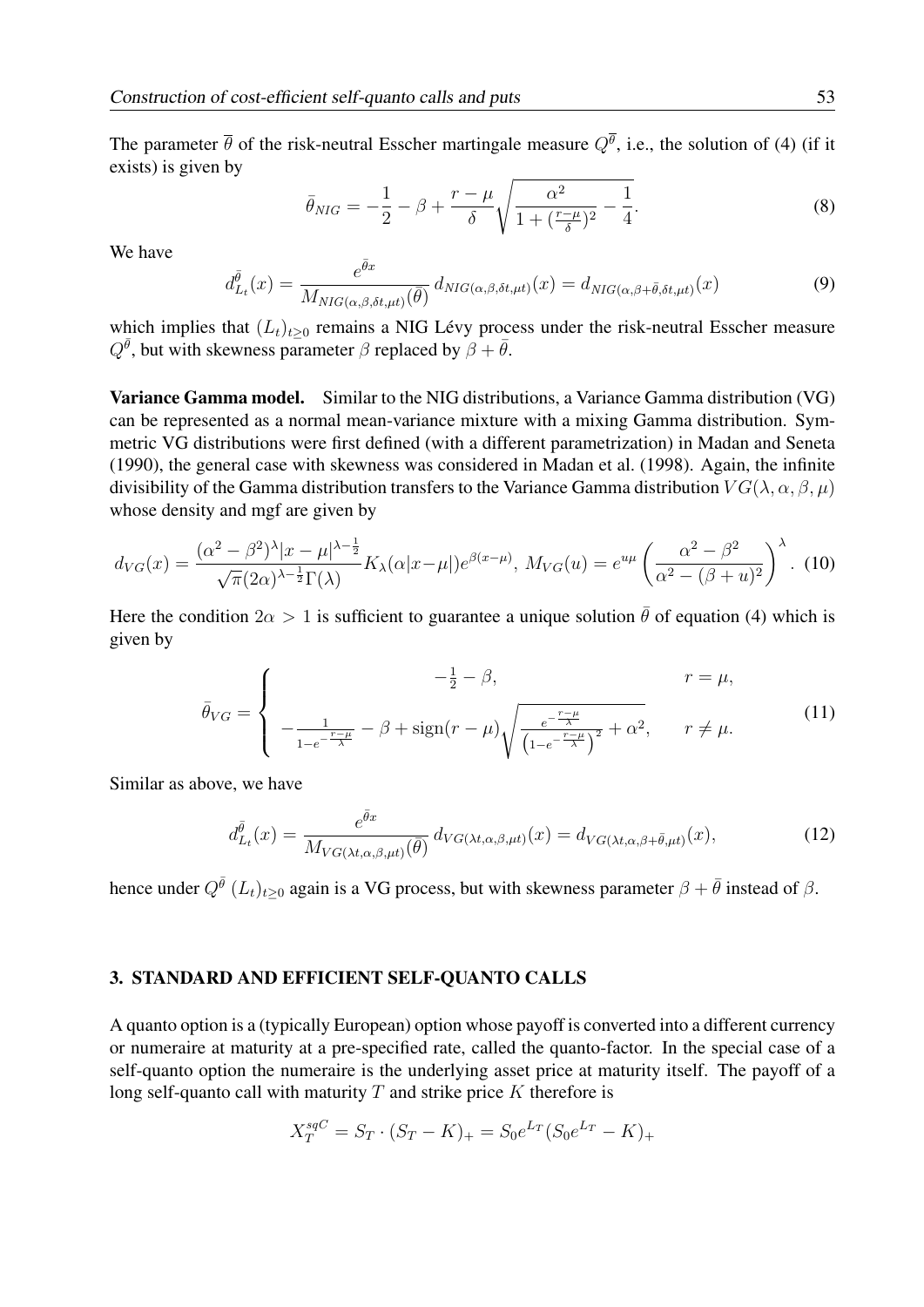Applying the risk-neutral pricing rule, together with equation (4), we obtain the following formula for the time-0-price of a self-quanto call:

$$
c(X_T^{sqC}) = e^{-rT} E[Z_T^{\bar{\theta}} S_T \cdot (S_T - K)_+]
$$
  
\n
$$
= \frac{M_{L_T}(\bar{\theta})}{M_{L_T}(\bar{\theta} + 1)} E\left[\frac{e^{\bar{\theta}L_T}}{M_{L_T}(\bar{\theta})} S_0 e^{L_T} (S_0 e^{L_T} - K) \mathbb{1}_{(\ln(K/S_0), \infty)}(L_T)\right]
$$
  
\n
$$
= S_0^2 \frac{M_{L_T}(\bar{\theta} + 2)}{M_{L_T}(\bar{\theta} + 1)} E[Z_T^{\bar{\theta}+2} \mathbb{1}_{(\ln(K/S_0), \infty)}(L_T)] - KS_0 E[Z_T^{\bar{\theta}+1} \mathbb{1}_{(\ln(K/S_0), \infty)}(L_T)]
$$

From equations (7) and (9) resp. (10) and (12) we can derive more explicit formulas for the NIG and VG models:

$$
c(X_T^{sqC})
$$
  
= 
$$
\begin{cases} S_0^{2} \frac{e^{\mu T + \delta T \sqrt{\alpha^2 - (\beta + \bar{\theta} + 1)^2}}}{e^{\delta T \sqrt{\alpha^2 - (\beta + \bar{\theta} + 2)^2}}} \bar{F}_{NIG(\alpha, \beta + \bar{\theta} + 2, \delta T, \mu T)} (\ln(K/S_0)) - KS_0 \bar{F}_{NIG(\alpha, \beta + \bar{\theta} + 1, \delta T, \mu T)} (\ln(K/S_0)) \\ S_0^{2} e^{\mu T} \left( \frac{\alpha^2 - (\beta + \bar{\theta} + 1)^2}{\alpha^2 - (\beta + \bar{\theta} + 2)^2} \right)^{\lambda T} \bar{F}_{VG(\lambda T, \alpha, \beta + \bar{\theta} + 2, \mu T)} (\ln(K/S_0)) - KS_0 \bar{F}_{VG(\lambda T, \alpha, \beta + \bar{\theta} + 1, \mu T)} (\ln(K/S_0)) \end{cases}
$$

where  $\bar{F}(x) = 1 - F(x)$  denotes the survival function of the corresponding distribution. For  $0 \le t \le T$ , the time-t-price  $c(X_{T,t}^{sqC})$  of the self-quanto call is obtained from the preceding formulas by replacing  $S_0$  by  $S_t$  and T by  $T - t$ .

The payoff  $X^{sqC}_{T}$  $T_T^{sqC}$  of a self-quanto call obviously is increasing in  $L_T$  and therefore not costefficient if  $\bar{\theta} > 0$  by Corollary 2.2. According to Proposition 2.1 b), its efficient counterpart  $X_{\tau}^{sqC}$ T is given by  $G_{sqC}^{-1}(1 - F_{L_T}(L_T))$ . To derive the corresponding distribution function  $G_{sqC} = F_{X_T^{sqC}}$ , observe that the positive solution  $S_T^*$  of the quadratic equation  $S_T^2 - KS_T = x, x > 0$ , is given by  $S_T^* = \frac{K}{2} + \sqrt{\frac{K^2}{4} + x}$ , hence

$$
G_{sqC}(x) = P\left(X_T^{sqC} \le x\right) = \begin{cases} 0 & \text{if } x < 0, \\ F_{L_T}\left(\ln\left(\frac{\frac{K}{2} + \sqrt{\frac{K^2}{4} + x}}{S_0}\right)\right) & \text{if } x \ge 0. \end{cases}
$$

The inverse then can easily be shown to equal

$$
G_{sqC}^{-1}(y) = S_0 e^{F_{L_T}^{-1}(y)} \left( S_0 e^{F_{L_T}^{-1}(y)} - K \right)_+, \quad y \in (0, 1),
$$

consequently the cost-efficient strategy for a long self-quanto call in the case  $\bar{\theta} > 0$  is

$$
\underline{X}_T^{sqC} = G_{sqC}^{-1}(1 - F_{L_T}(L_T)) = S_0 e^{F_{L_T}^{-1}(1 - F_{L_T}(L_T))} \left( S_0 e^{F_{L_T}^{-1}(1 - F_{L_T}(L_T))} - K \right)_+.
$$
 (13)

A comparison of the payoff functions  $X_T^{sqC}$  $\frac{qG}{T}$  and  $\frac{X^{sqC}}{T}$  $T^{sqC}_{T}$  of a standard resp. efficient self-quanto call on ThyssenKrupp with strike  $K = 16$  and maturity  $T = 22$  days can be found in Figure 1 below. The estimated NIG parameters for ThyssenKrupp used to calculate the efficient payoff profile can be found in Table 1 in Section 5.

Observe that in contrast to the standard payoff  $X_T^{sqC} = h_{sqC}(S_T) = \tilde{h}_{sqC}(L_T)$ , the payoff function  $\tilde{h}_{sqC}(L_T)$  of the efficient self-quanto call depends on the time to maturity because so do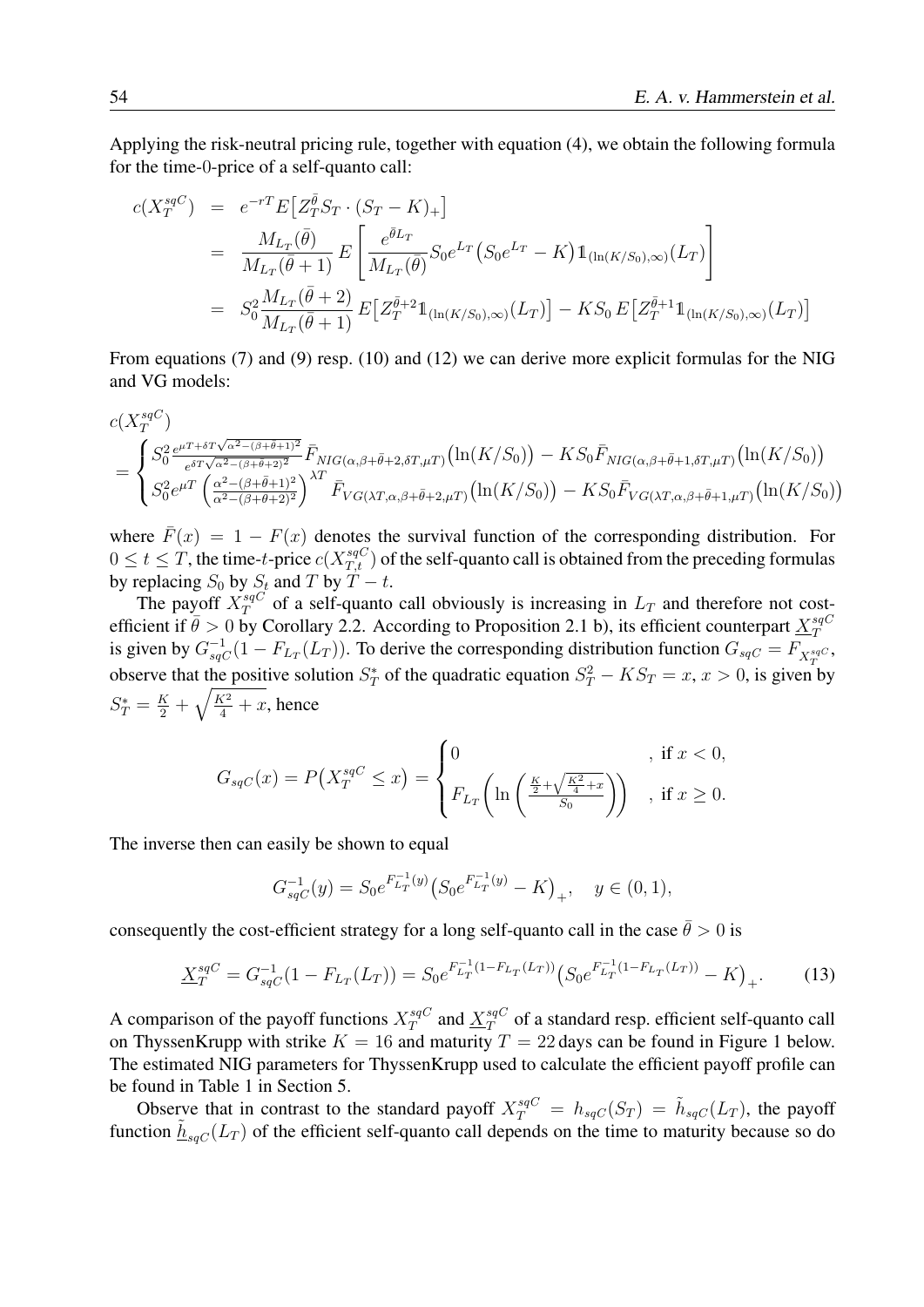**Self-quanto call payoffs for ThyssenKrupp (T = 22, K = 16)**



Figure 1: Payoff functions of a standard and efficient self-quanto call on ThyssenKrupp. The initial stock price is  $S_0 = 15.25$ , the closing price of ThyssenKrupp at July 1, 2013.

the distribution and quantile functions  $F_{L_T}$  resp.  $F_{L_T}^{-1}$  $\frac{L}{L_T}$ . However, if an investor buys an efficient selfquanto call, its payoff profile is fixed at the purchase date and will not be altered afterwards. Once bought or sold, the payoff distribution of a cost-efficient contract only equals that of its classical counterpart at the (initial) trading date, but no longer in the remaining time to maturity. To calculate the price  $c(\underline{X}_{T,t}^{sqC})$  of an efficient self-quanto call with a payoff function fixed at time 0 at some later point in time  $t > 0$ , one has to resort to the fact that  $S_T = S_0 e^{L_T} \stackrel{d}{=} S_0 e^{L_t + L_{T-t}} = S_t e^{L_T - t}$  and thus replace  $L_T = \ln(S_T/S_0)$  in (13) by  $\ln(S_t e^{L_T-t}/S_0)$ , that is,

$$
\underline{X}_{T,t}^{sqC} = S_0 e^{F_{L_T}^{-1}(1 - F_{L_T}(\ln(S_t e^{L_T} - t/S_0)))} \left( S_0 e^{F_{L_T}^{-1}(1 - F_{L_T}(\ln(S_t e^{L_T} - t/S_0)))} - K \right)_+.
$$

The time-t-price of an efficient self-quanto call initiated at time 0 then can be calculated by

$$
c(\underline{X}_{T,t}^{sqC}) = e^{-r(T-t)}S_0 \int_{-\infty}^a e^{F_{L_T}^{-1}(1-F_{L_T}(y+\ln(S_t/S_0)))} \left(S_0 e^{F_{L_T}^{-1}(1-F_{L_T}(y+\ln(S_t/S_0)))} - K\right) d_{L_{T-t}}^{\bar{\theta}}(y) \, dy \tag{14}
$$

where  $a = F_{Lx}^{-1}$  $\lim_{L_T} (1 - F_{L_T}(\ln(K/S_0))) - \ln(S_t/S_0)$ . If  $t = 0$ , one can alternatively use the general formula of Proposition 2.1, together with the representation of  $G_{sqC}^{-1}$  given above.

#### 4. STANDARD AND EFFICIENT SELF-QUANTO PUTS

The payoff of a long self-quanto put with maturity  $T$  and strike price  $K$  is

$$
X_T^{sqP} = S_T \cdot (K - S_T)_+ = S_0 e^{L_T} (K - S_0 e^{L_T})_+
$$

and similar as in the call case, we find the time-0-price of a self-quanto put to equal

$$
c(X_T^{sqP}) = KS_0 E\left[Z_T^{\bar{\theta}+1} \mathbb{1}_{(-\infty,\ln(K/S_0))}(L_T)\right] - S_0^2 \frac{M_{L_T}(\bar{\theta}+2)}{M_{L_T}(\bar{\theta}+1)} E\left[Z_T^{\bar{\theta}+2} \mathbb{1}_{(-\infty,\ln(K/S_0))}(L_T)\right]
$$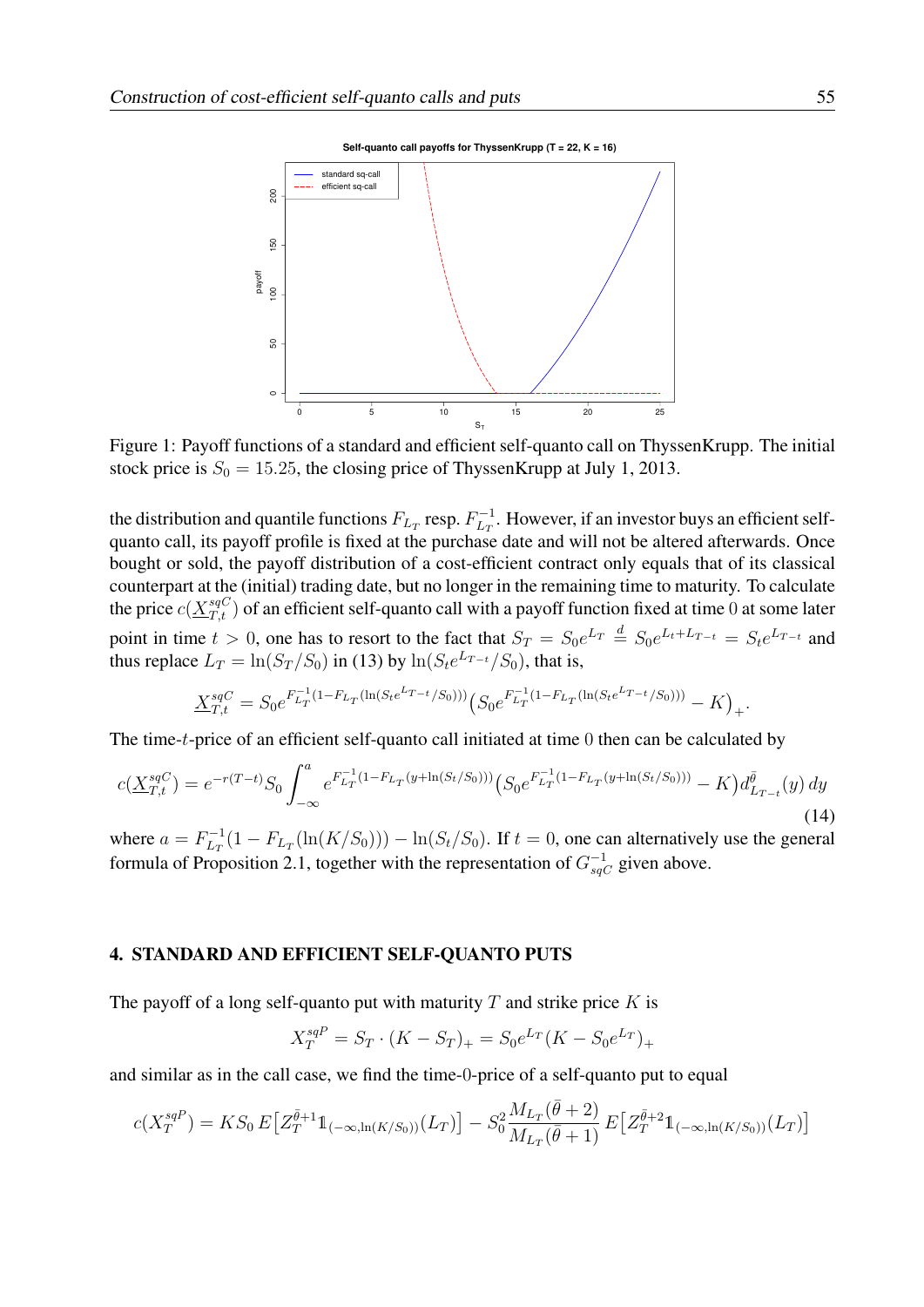which can be specialized in the NIG and VG models to

$$
c(X_T^{sqP})
$$
  
= 
$$
\begin{cases} KS_0F_{NIG(\alpha,\beta+\bar{\theta}+1,\delta T,\mu T)}(\ln(K/S_0)) - S_0^2 e^{\mu T + \delta T \sqrt{\alpha^2 - (\beta+\bar{\theta}+1)^2}} F_{NIG(\alpha,\beta+\bar{\theta}+2,\delta T,\mu T)}(\ln(K/S_0)) \\ KS_0F_{VG(\lambda T,\alpha,\beta+\bar{\theta}+1,\mu T)}(\ln(K/S_0)) - S_0^2 e^{\mu T} \left( \frac{\alpha^2 - (\beta+\bar{\theta}+1)^2}{\alpha^2 - (\beta+\bar{\theta}+2)^2} \right)^{\lambda T} F_{VG(\lambda T,\alpha,\beta+\bar{\theta}+2,\mu T)}(\ln(K/S_0)) \end{cases}
$$

Again, the time-t-price of the self-quanto put for  $0 \le t \le T$  is obtained from the above equations by replacing  $S_0$  by  $S_t$  and T by  $T - t$ .

The payoff function  $X_T^{sqP} = h_{sqP}(S_T)$  of a self-quanto put is a parabola which is open from below and has the roots 0 and K as well as a maximum at  $S_T = \frac{K}{2}$  $\frac{K}{2}$ . Hence, it is neither increasing nor decreasing in  $S_T$  and therefore not in  $L_T = \ln(S_T/S_0)$  either, so Corollary 2.2 implies that a self-quanto put can never be cost-efficient unless  $\theta = 0$ .

The lack of monotonicity also makes the determination of the distribution function  $G_{sqP}$  of the self-quanto put payoff and its inverse a little bit cumbersome. To derive them, first observe that the corresponding payoff function  $\tilde{h}_{sqP}(x) = (S_0 K e^x - S_0^2 e^{2x}) \cdot 1\!\!1_{(-\infty,\ln(K/S_0))}$  is strictly increasing on  $(-\infty, \ln(K/(2S_0)))$  and strictly decreasing on  $(\ln(K/(2S_0)), \ln(K/S_0))$ , and has a maximum at  $x = \ln(K/(2S_0))$  with value  $\tilde{h}_{sqP}(\ln(K/(2S_0))) = \frac{K^2}{4}$  $\frac{\zeta^2}{4}$ . For  $y \in (0, \ln(K/S_0))$  we have

$$
\tilde{h}_{sqP}(x) = y \iff x = \ln\left(\frac{K + \sqrt{K^2 - 4y}}{2S_0}\right) \lor x = \ln\left(\frac{K - \sqrt{K^2 - 4y}}{2S_0}\right)
$$

from which we obtain

$$
G_{sqP}(x) = P(\tilde{h}_{sqP}(L_T) \le x)
$$
  
= 
$$
\begin{cases} 1 & \text{for } x \ge \frac{K^2}{4}, \\ F_{L_T} \left( \ln \left( \frac{K - \sqrt{K^2 - 4x}}{2S_0} \right) \right) + 1 - F_{L_T} \left( \ln \left( \frac{K + \sqrt{K^2 - 4x}}{2S_0} \right) \right) & \text{for } \frac{K^2}{4} > x > 0, \\ 1 - F_{L_T} \left( \ln(K/S_0) \right) & \text{for } x = 0, \\ 0 & \text{for } x < 0. \end{cases}
$$

The shape of the payoff function here leads to two summands in the representation of the payoff distribution  $G_{sqP}$  on the interval  $(0, \frac{K^2}{4})$  $\frac{K^2}{4}$ ), therefore its inverse  $G_{sqP}^{-1}$  needed to construct the cost-efficient self-quanto put payoff  $X^{sqP}_{T}$  $T^{sqr}_{T}$  according to Proposition 2.1 can only be evaluated numerically (using some suitable root-finding algorithms), but not given in closed form.

If  $\bar{\theta} < 0$ , then we have  $\underline{X}^{sqP}_{T} = G_{sqP}^{-1}(F_{L_T}(L_T)) = G_{sqP}^{-1}(F_{L_T}(\ln(S_T/S_0)),$  and from the above representation of  $G_{sqP}$  we conclude that  $G_{sqP}^{-1}(F_{L_T}(\ln(S_T/S_0))=0$  if  $S_T\leq S_0e^{F_{L_T}^{-1}(1-F_{L_T}(\ln(K/S_0)))}$ resp.  $L_T \leq F_{L_T}^{-1}$  $L_T^{-1}(1 - F_{L_T}(\ln(K/S_0)))$ . Otherwise, the payoff is positive and tends to  $\frac{K^2}{4}$  if  $S_T$  resp.  $L_T$  tend to infinity.

If  $\bar{\theta} > 0$ , then  $\underline{X}^{sqP}_T = G_{sqP}^{-1}(1 - F_{L_T}(L_T)) = G_{sqP}^{-1}(1 - F_{L_T}(\ln(S_T/S_0))$  which is zero if  $S_T \ge K$  resp.  $L_T \ge \ln(K/S_0)$  and tends to  $\frac{K^2}{4}$  if  $S_T \to 0$  resp.  $L_T \to -\infty$ . Hence, for  $\bar{\theta} > 0$  the efficient self-quanto put payoff shows just the opposite behaviour as for  $\bar{\theta} < 0$ . This is in line with Corollary 2.2 which states, in other words, that a cost-efficient payoff must alter its monotonicity properties if the sign of the risk-neutral Esscher parameter  $\bar{\theta}$  changes. The two different payoff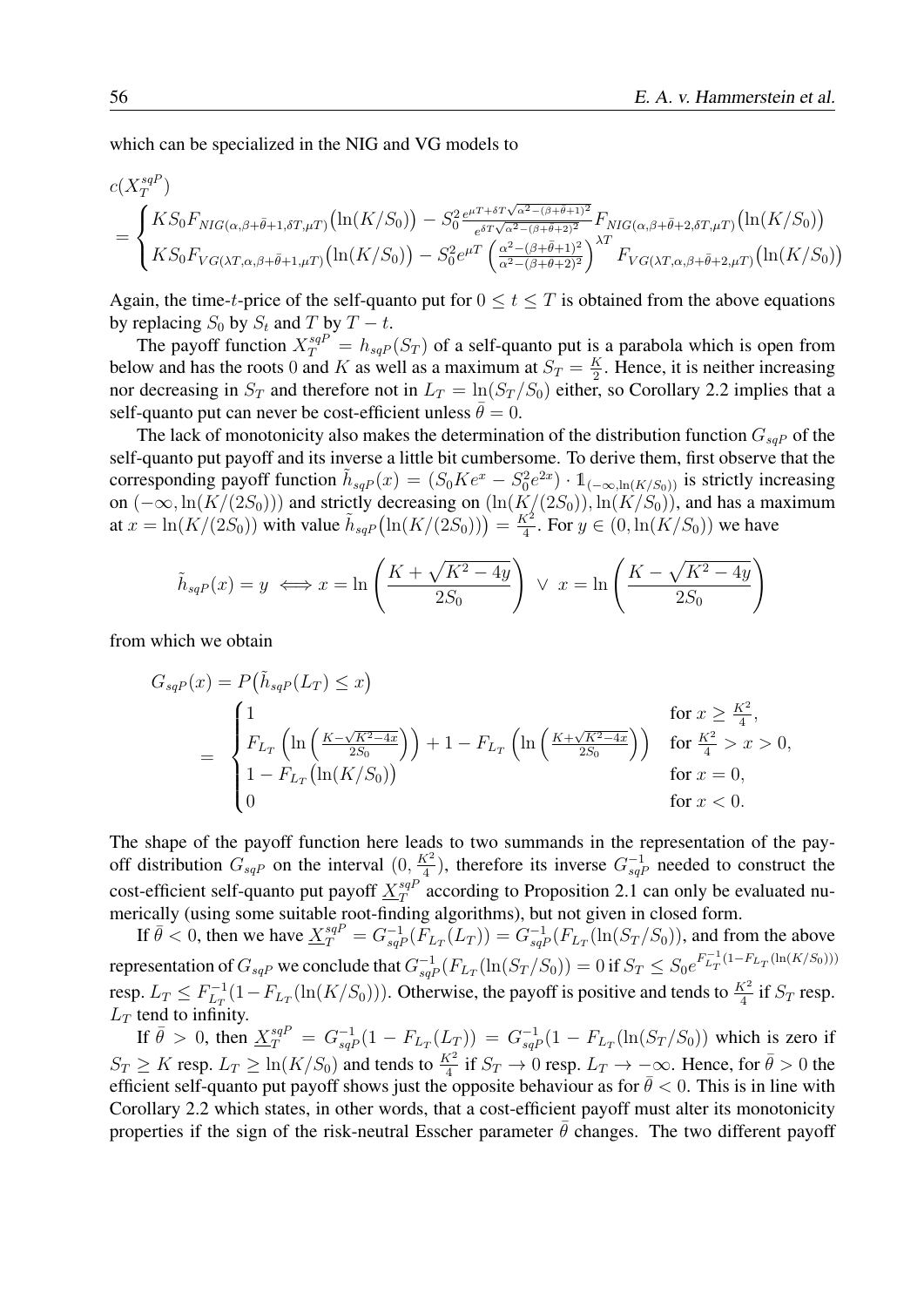

Figure 2: *Left:* Payoff functions of a standard and efficient self-quanto put on ThyssenKrupp  $(\bar{\theta} > 0)$ . The initial stock price is  $S_0 = 15.25$ , the closing price of ThyssenKrupp at July 1, 2013. *Right:* Payoff functions of a standard and efficient self-quanto put on Deutsche Post ( $\bar{\theta}$  < 0). The initial stock price is  $S_0 = 19.31$ , the closing price of Deutsche Post at July 1, 2013.

profiles that can occur for an efficient self-quanto put are visualized in Figure 2 above. The estimated VG parameters for ThyssenKrupp and Deutsche Post that are used to calculate the efficient payoffs can be found in Table 1 in Section 5. As can be seen from the latter, the efficient payoff for ThyssenKrupp corresponds to the case  $\bar{\theta} > 0$ , whereas the efficient payoff for Deutsche Post has the typical shape for  $\theta < 0$ .

For the time-t-price of an efficient self-quanto put that is issued at time 0, one obtains, with the same reasoning as in Section 3,

$$
c(\underline{X}_{T,t}^{sqP}) = e^{-r(T-t)} E[Z_{T-t}^{\overline{\theta}} \underline{X}_{T,t}^{sqP}]
$$
  
= 
$$
\begin{cases} e^{-r(T-t)} \int_{a_{\overline{a}}}^{\infty} G_{sqP}^{-1} (F_{L_T}(y + \ln(S_t/S_0))) d_{L_{T-t}}^{\overline{\theta}}(y) dy =: c_t^-(S_t) & \text{if } \overline{\theta} < 0, \\ e^{-r(T-t)} \int_{-\infty}^{\overline{a}_+} G_{sqP}^{-1} (1 - F_{L_T}(y + \ln(S_t/S_0))) d_{L_{T-t}}^{\overline{\theta}}(y) dy =: c_t^+(S_t) & \text{if } \overline{\theta} > 0, \end{cases}
$$
(15)

where  $a_- = F_{L_T}^{-1}$  $L_{L_T}^{-1}(1 - F_{L_T}(\ln(K/S_0))) - \ln(S_t/S_0)$  and  $a_+ = \ln(K/S_t)$ . Due to the necessary numerical determination of  $G_{sqP}^{-1}(x)$ , the integrals in (15) have to be truncated in practical applications to obtain sensible and stable results from a numerical evaluation. The inequalities

$$
e^{-r(T-t)}\int_{a_{-}}^{z_{-}} G_{sq}^{-1} (F_{L_T}(y+\ln(S_t/S_0)))d_{L_{T-t}}^{\bar{\theta}}(y) dy \le c_t^-(S_t)
$$
  

$$
\le e^{-r(T-t)}\int_{a_{-}}^{z_{-}} G_{sq}^{-1} (F_{L_T}(y+\ln(S_t/S_0)))d_{L_{T-t}}^{\bar{\theta}}(y) dy + e^{-r(T-t)}\frac{K^2}{4}\bar{F}_{L_{T-t}}^{\bar{\theta}}(z_{-}),
$$

$$
e^{-r(T-t)}\int_{z_+}^{a_+} G_{sqP}^{-1} (1 - F_{L_T}(y + \ln(S_t/S_0))) d_{L_{T-t}}^{\bar{\theta}}(y) dy \le c_t^+(S_t)
$$
  
 
$$
\le e^{-r(T-t)}\int_{z_+}^{a_+} G_{sqP}^{-1} (1 - F_{L_T}(y + \ln(S_t/S_0))) d_{L_{T-t}}^{\bar{\theta}}(y) dy + e^{-r(T-t)}\frac{K^2}{4} F_{L_{T-t}}^{\bar{\theta}}(z_+),
$$

which hold for all  $z_$  >  $a_$  resp.  $z_$  <  $a_+$  allow to well control the error caused by the truncation.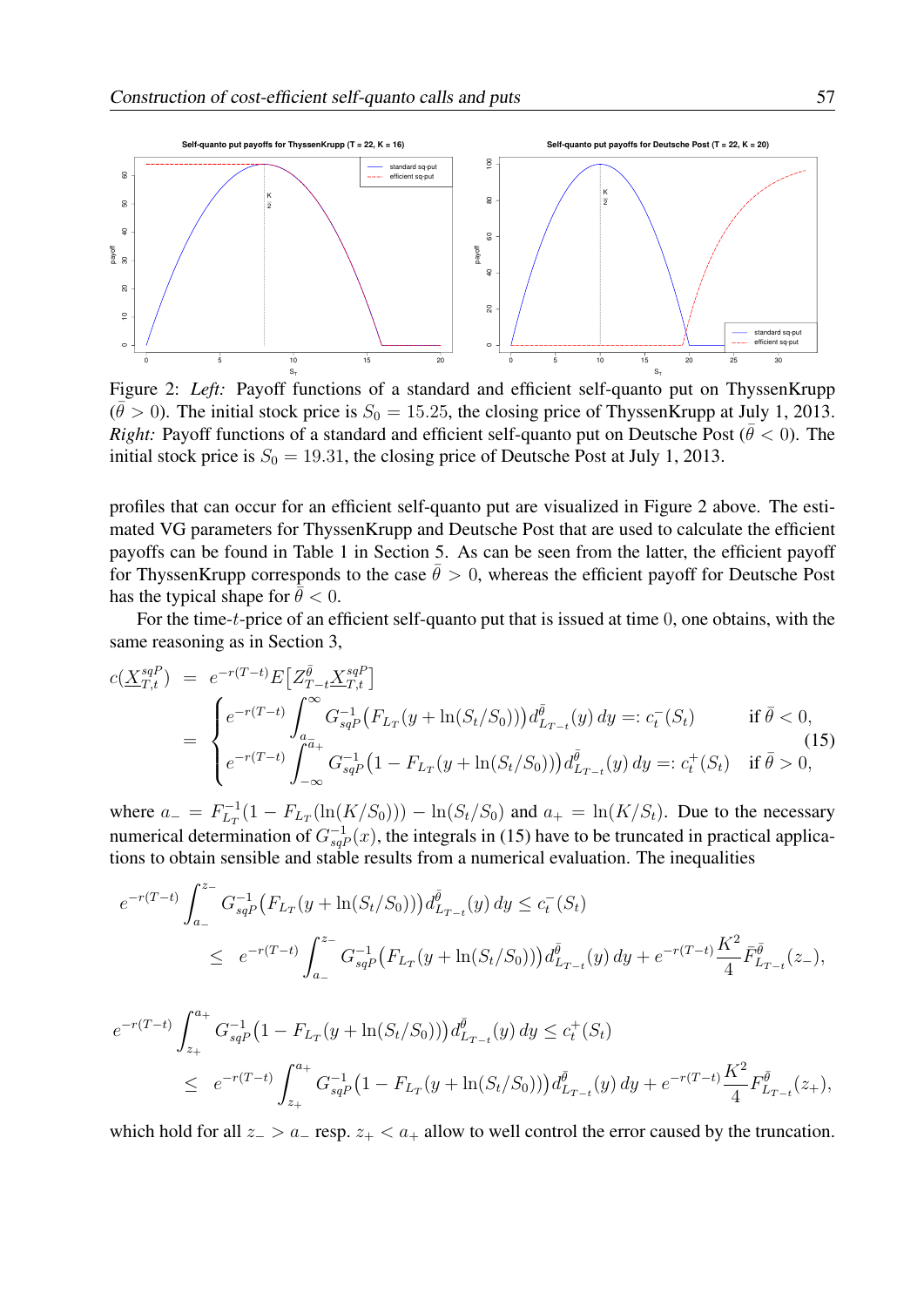## 5. APPLICATION TO REAL MARKET DATA

In this section we want to apply the theoretical results obtained so far to some real data and parameters to get an impression how large the potential efficiency losses of the standard options can be. For our calculations, we use NIG and VG parameters estimated from two German stocks, ThyssenKrupp and Deutsche Post. We used data from a two-year period starting at June 1, 2011, and ending on June 28, 2013, to estimate the parameters from the log-returns of both stocks. The stock prices within the estimation period are shown in Figure 3, and the obtained parameters are summarized in Table 1. The interest rate used to calculate  $\bar{\theta}$  is  $r = 4.3838 \cdot 10^{-6}$  which corresponds to the continuously compounded 1-Month-Euribor rate of July 1, 2013.

Observe that the risk-neutral Esscher parameters  $\bar{\theta}_{NIG}$  and  $\bar{\theta}_{VG}$  are negative for Deutsche Post and positive for ThyssenKrupp, therefore a self-quanto call can only be improved for ThyssenKrupp, for Deutsche Post it already is cost-efficient. For the former, we calculate the prices of standard and efficient self-quanto calls with strike  $K = 16$  which are issued on July 1, 2013, and mature on July 31, 2013, so the time  $T$  to maturity is 22 trading days. The results are shown in Table 2. Apparently, the differences in prices and hence the efficiency losses are quite large, the standard self-quanto call costs almost twice as much as its efficient counterpart.



Figure 3: Daily closing prices of Deutsche Post and ThyssenKrupp used for parameter estimation.

| <b>Deutsche Post</b> |        | $\alpha$ |          |       | $\mu$       |           |
|----------------------|--------|----------|----------|-------|-------------|-----------|
| <b>NIG</b>           | $-0.5$ | 75.059   | 1.758    | 0.019 | 0.000306    | $-3.4787$ |
| VG                   | 1.942  | 126.266  | 3.719    | 0.0   | $-0.000165$ | $-3.5220$ |
| <b>ThyssenKrupp</b>  |        | $\alpha$ |          |       | $\mu$       |           |
|                      |        |          |          |       |             |           |
| NIG                  | $-0.5$ | 53.065   | $-0.491$ | 0.037 | $-0.001101$ | 1.5823    |

Table 1: Estimated parameters from daily log-returns of Deutsche Post and Volkswagen for the NIG- and the VG-model.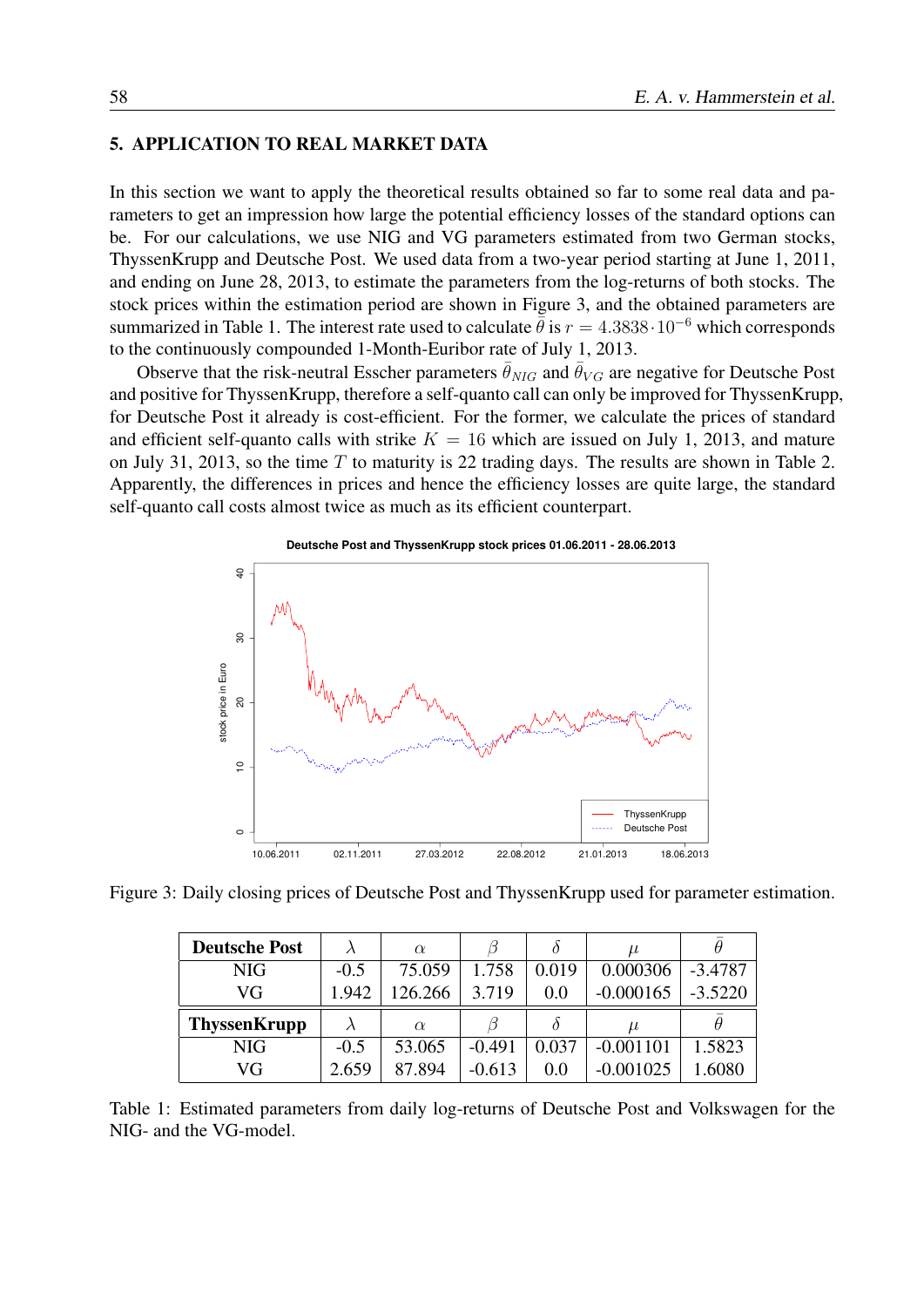| <b>ThyssenKrupp</b> | $c(X_T^{sqC})$ | $c(X^{sqC}_{T})$ | Efficiency loss in $%$ |
|---------------------|----------------|------------------|------------------------|
| NIG                 | 8.3288         | 4.2251           | 49.27                  |
| VG                  | 8.2629         | 4.1609           | 49.64                  |

Table 2: Comparison of the prices of a self-quanto call on ThyssenKrupp with strike  $K = 16$  and  $T = 22$ , and its cost-efficient counterpart in the NIG and VG models. The initial stock price is  $S_0 = 15.25$ , the closing price of ThyssenKrupp on July 1, 2013.

In contrast to the self-quanto call, the standard self-quanto put is—at least theoretically inefficient for both stocks since the risk-neutral Esscher parameter  $\bar{\theta}$  is different from zero in all cases. In our example we assume that the standard and efficient self-quanto puts on ThyssenKrupp and Deutsche Post have the same issuance day and maturity date as the self-quanto calls above, and the strikes are again  $K = 16$  for ThyssenKrupp and  $K = 20$  for Deutsche Post. The obtained results are listed in Table 3. Whereas the efficiency losses for Deutsche Post are of comparable magnitude as in the call example, one surprisingly does not save anything by investing in the efficient self-quanto put on ThyssenKrupp.

This becomes clearer if we take a look back on the corresponding payoff function  $X_{T}^{sqF}$  $T^{sqP}$ . Recall that the risk-neutral Esscher parameters for ThyssenKrupp are always positive, therefore the left plot of Figure 2 applies here. If  $\bar{\theta} > 0$ , then obviously  $X_{\tau}^{sqP}$  $\frac{sqP}{T}$  and  $\frac{X^{sqP}}{T}$  $T^{sqr}$  are almost identical for  $S_T \in (\frac{K}{2})$  $(\frac{K}{2}, \infty)$  and only differ significantly if  $S_T \in (0, \frac{K}{2})$  $\frac{K}{2}$ ). But if the risk-neutral probability  $Q^{\bar{\theta}}(0 < S_T < \frac{K}{2})$  $\frac{1}{2}$ ) is very small, then it is intuitively evident that the prices  $c(X_T^{sqP})$  $\binom{sqP}{T}$  and  $c(\underline{X}^{sqP}_T)$  $\binom{sqP}{T}$ should nearly coincide. This is the case here. The strike K is very close to the initial stock price  $S_0$ , and the risk-neutral measure  $Q^{\bar{\theta}}$  is more right-skewed than the real-word one P (under the riskneutral Esscher measure, only the skewness parameter  $\beta$  of the NIG and VG distributions changes to  $\beta + \bar{\theta}$ ), so under  $Q^{\bar{\theta}}$  it becomes even more unlikely that  $S_T < \frac{K}{2}$  $\frac{K}{2}$ .

The evolution of the prices  $c(X_{T,t}^{sqC})$ ,  $c(\underline{X_{T,t}^{sqC}})$  of the standard and efficient self-quanto call on ThyssenKrupp as well as that of the prices  $c(X_{T,t}^{sqP})$ ,  $c(\underline{X_{T,t}^{sqP}})$  of the self-quanto puts on Deutsche Post in the NIG models during the lifetime of the options is shown in Figure 4. The prices of the efficient options always roughly move in the opposite direction of that of the standard options which reflects the reversed resp. altered monotonicity properties of the underlying payoff profiles.

| <b>ThyssenKrupp</b>  | $c(X_{T}^{sqP})$ | $c(\underline{X}^{sqP}_{T})$ | Efficiency loss in $%$ |
|----------------------|------------------|------------------------------|------------------------|
| <b>NIG</b>           | 16.1541          | 16.1541                      | 0.0                    |
| VG                   | 16.1226          | 16.1226                      | 0.0                    |
|                      |                  |                              |                        |
| <b>Deutsche Post</b> | $c(X_{T}^{sqP})$ | $c(X_{T}^{sqP})$             | Efficiency loss in $%$ |
| <b>NIG</b>           | 17.6912          | 10.2613                      | 42.00                  |

Table 3: Comparison of the prices of standard and efficient self-quanto puts on ThyssenKrupp and Deutsche Post with strikes  $K = 16$  resp.  $K = 20$ , and  $T = 22$ , in the NIG and VG models. The initial stock prices are  $S_0 = 15.25$  for ThyssenKrupp and  $S_0 = 19.31$  for Deutsche Post, which are the closing prices on July 1, 2013.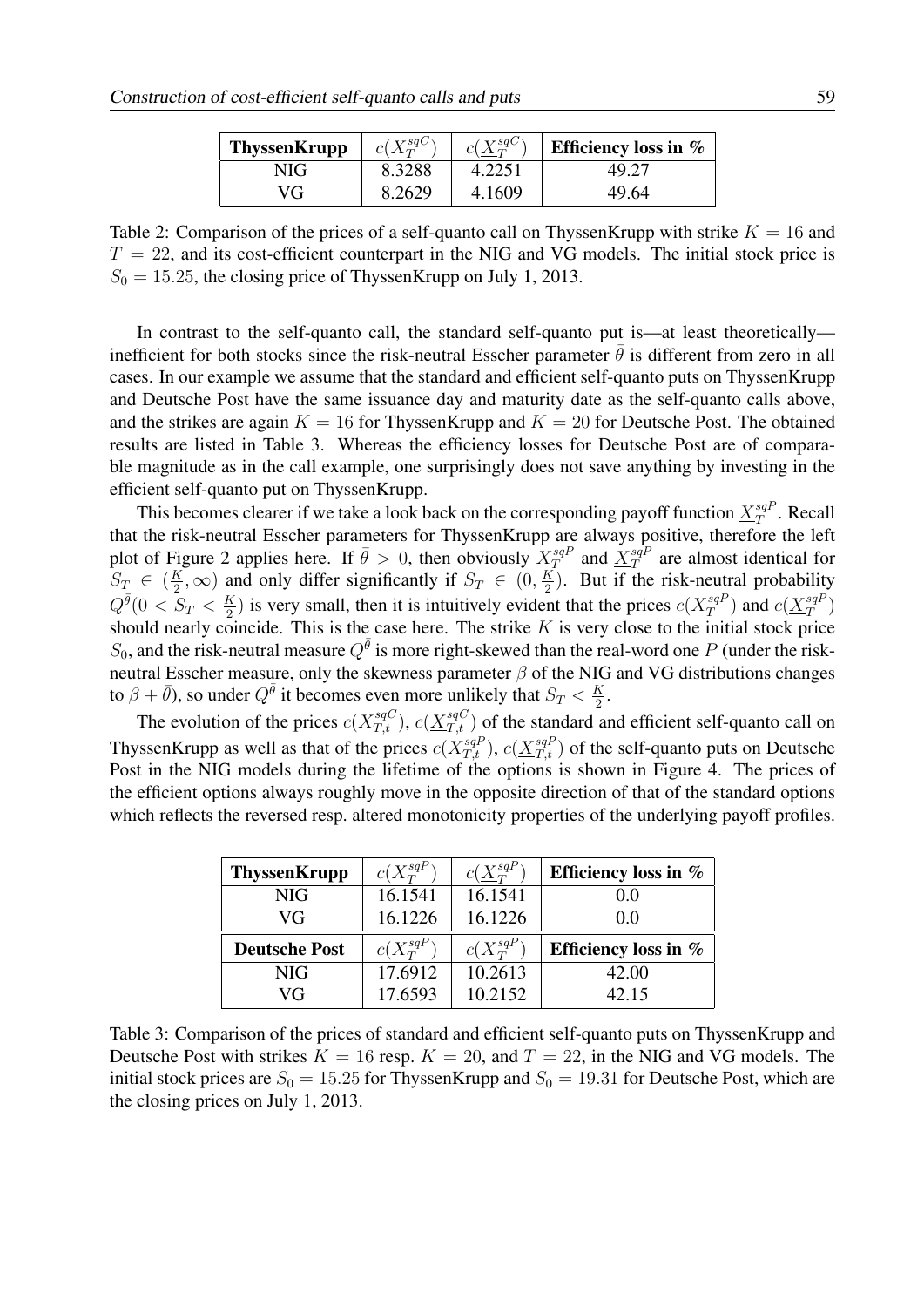

Figure 4: *Left:* Stock price of ThyssenKrupp from July 1, 2013, to July 31, 2013, and the prices  $c(X_{T,t}^{sqC})$ ,  $c(\underline{X}_{T,t}^{sqC})$  of the associated standard and efficient self-quanto calls. *Right:* Stock price of Deutsche Post from July 1, 2013, to July 31, 2013, and the prices  $c(X_{T,t}^{sqP})$ ,  $c(\underline{X_{T,t}^{sqP}})$  of the associated standard and efficient self-quanto puts.

#### 6. SUMMARY AND CONCLUSION

We applied the concept of cost-efficiency to self-quanto puts and calls in exponential Lévy models where the risk-neutral measure is obtained by an Esscher transform. Whereas one can arrive at least in principle—at closed-form solutions in the call case, things become more involved for the self-quanto put because of the lacking monotonicity properties of the corresponding payoff function. Nevertheless, the arising expressions and integrals remain numerically tractable and can be evaluated in an efficient and stable way which we demonstrated in a practical application using estimated parameters and real data from the German stock market. The observed efficiency losses are often quite large. However, the prices of the cost-efficient options are not always significantly lower than their classical counterparts. For efficient self-quanto puts that are issued at the money, the potential savings are negligible if the risk-neutral Esscher parameter is positive.

The evolution of the prices of standard and efficient options over time shows that they move in opposite directions: If the standard option expires worthless, its efficient counterpart typically ends up in the money, and vice versa. This should remind the reader that although cost-efficient options provide a cheaper way to participate in a certain payoff distribution, they are still speculative instruments which bear the risk of a total loss of one's investment.

#### References

- D. Applebaum. *Lévy Processes and Stochastic Calculus*. Cambridge University Press, Cambridge, 2<sup>nd</sup> edition, 2009.
- O.E. Barndorff-Nielsen. Exponentially decreasing distributions for the logarithm of particle size. *Proceedings of the Royal Society London*, A 353:401–419, 1977.
- O.E. Barndorff-Nielsen. Processes of normal inverse Gaussian type. *Finance and Stochastics*, 2: 41–68, 1998.